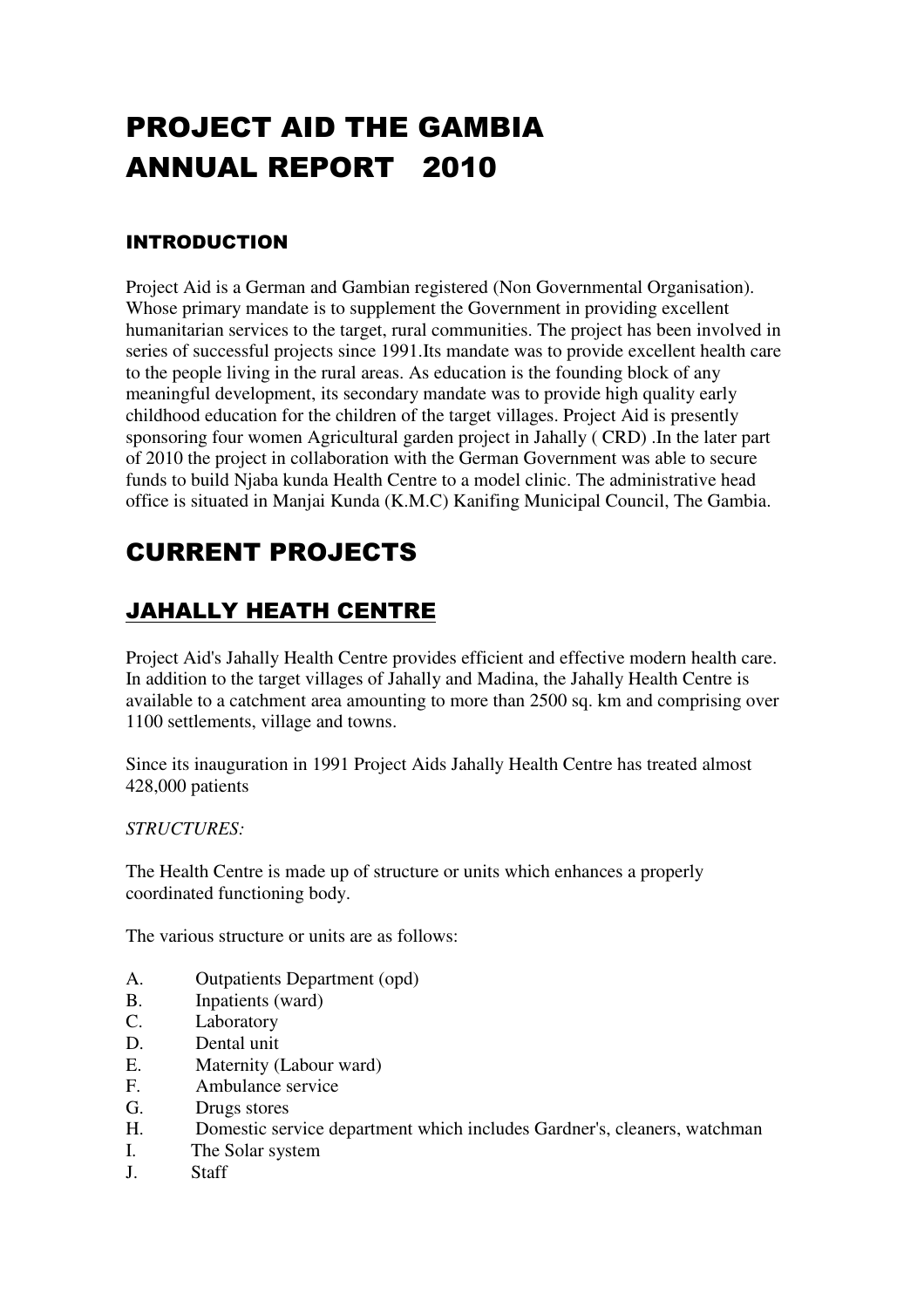#### **A. Out patients Department:**

This unit is the first point of call; it is responsible for the registration of patients /clients. Every patient is registered by Name, sex, age, address and nationality. There are no clearly defined tariffs for age categories with some exemptions,

example: 0-5years free registration and treatment 6-18 years D1.00 19 years above D5.00 Pregnant women-free Staff and Family members-free.

However tariffs are double for non-Gambian adults. Registered patient are seen and given treatment. Cases commonly seen include.

- 1. Malaria
- 2. Diarrhoea
- 3. cough and cold
- 4. pneumonia
- 5. high blood pressure
- 6. skin disorder etc.

Seasonal variations determine the kind of cases and number of patients seen at different times of the year.

#### **B. In patient (ward):**

There are two wards i.e. the children's ward and the main ward. Patients seen at the OPD whose conditions need close attention are admitted. There are eleven beds in the children ward and sixteen including five in the private rooms, 292 adults and 420 children admitted in 2010, 260 of these cases are malaria.

The following number of patients were admitted in 2010.

| $\vert$ Jan | Feb          | Mar | Apr             |                |    | $\mid$ May   Jun   Jul   Aug   Sep |    |    | $\vert$ Oct | <b>Nov</b> | Dec        |
|-------------|--------------|-----|-----------------|----------------|----|------------------------------------|----|----|-------------|------------|------------|
| 88          | $\sqrt{101}$ | 77  | $\overline{62}$ | $\frac{153}{}$ | 30 |                                    | 85 | 81 | $\mid$ 106  | 46         | $\vert$ 57 |

#### **C. Laboratory Services**

To make correct and rational use of drugs to treat patients, the lab plays a key role in that direction and the standard of health Services. It has very good laboratory equipments, and provides quality service. It is manned by two lab assistance.

The lab produces reliable result and conducts the following tests:

- Malaria Parasitological
- → Haemoglobin<br>
→ WBC<br>
→ Urinalysis
- WBC
- Urinalysis
- Stool analysis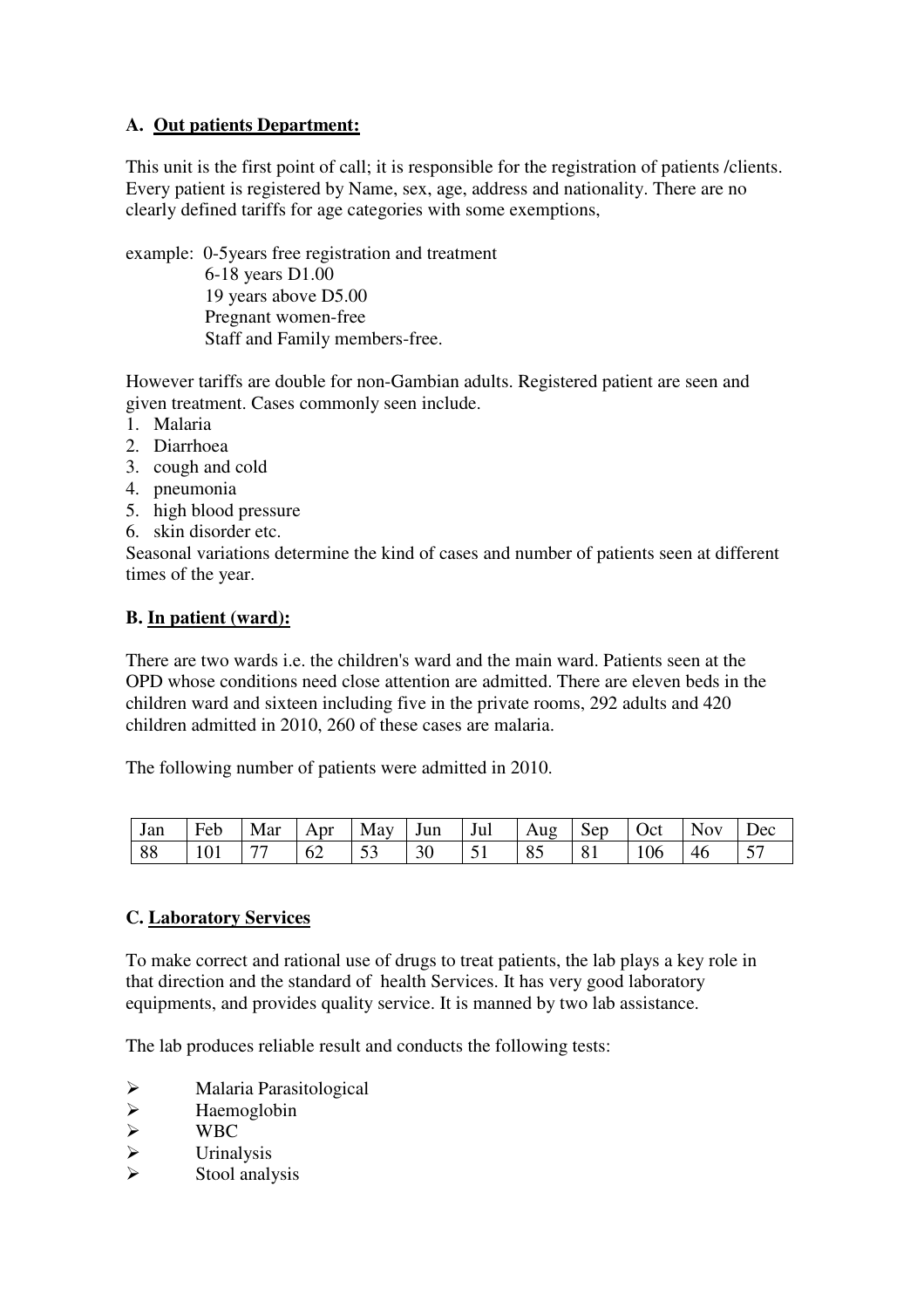- AFB<br>
> AFB
- $\triangleright$  Rapid test for pregnancy<br> $\triangleright$  VDRL
- $\triangleright$  VDRL<br> $\triangleright$  Sickle
- Sickle cell test

#### **D. Dental Surgery /A.R.T.**

The ART(Dental Unit) was in co-operated into the health facility in 1998 with the view of promoting oral health particularly in the rural areas and since then the unit has been known for it excellent dental/oral health care. In the year 2010 these clinic has not been operational due to staff constrain. All efforts are made to have it operational by January 2011.

#### **E. Maternity Unit**

Reproductive and child health service (RCH) is an important element in the health care delivery of the Gambia. As such, Jahally Health Centre does not lose site and have a modern labour ward equipped with two delivery beds, suction machine, stethoscope, BP machine, wash hand basin, drip stand and drugs. All these are provided to enable the midwife or care nurse to respond to any emergency that may arise during or after delivery. Mothers are admitted to monitor progress of labour before dischage.Usually the mother and infant are observed for at least six (6) hours before they are allowed to go home. These observations include checking the mother for excessive bleeding or other complications. The infant is weighed and exclusive breastfeeding explained to the mother.

Since we don't work in isolation, the TBAs sometimes escort mothers from the village to the facility for supervised care by a trained nurse. This has helped us a lot in dealing with most of the cases.

All complicated cases are referred to Basang Hospital for expert care, at no costs to the patients by our ambulance service.

Child Health Service is provided by a team from our sister clinic in Brikamaba which is 5kms away. They trek twice a month to attend to antenatal mothers and conduct infant welfare clinic. Our support to this is the provision of man power, rooms for screening and examination of mothers.

Our laboratory serves the routine lab investigation of antenatal mothers, which relief them from travelling to Basang. On the same token we liaise with the Regional Health Team (RHT) for any health issues.

The following deliveries were conducted in the year 2010

| lon<br>Jall | Ð<br>$H\triangle P$<br>ັ | Mar | nr<br>∸<br>1 N.D. | May | un | Jul | . 11 O<br>Au⊾ | ചന<br>ັບ | )et | N   | $P^{\alpha}$ |
|-------------|--------------------------|-----|-------------------|-----|----|-----|---------------|----------|-----|-----|--------------|
|             |                          |     |                   | ~   |    |     |               |          |     | . . |              |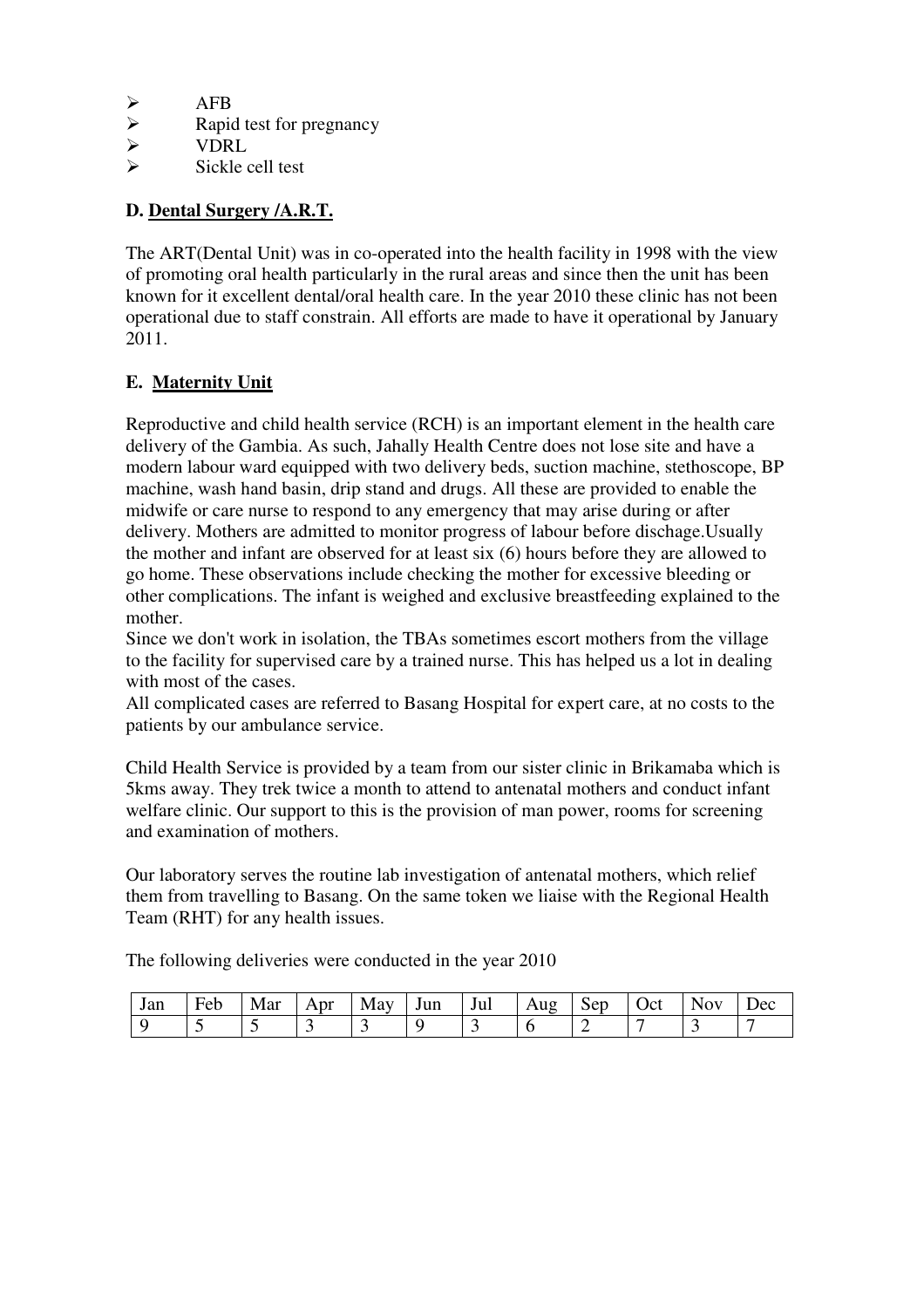#### **F. Ambulance**

This service has been introduced since the establishment of the facility. This was necessitated by the fact that we refer some of our cases to Bansang Hospital for expert management or other investigation that are not within our scope. Since then we have changed ambulances three times. Thanks to the sponsors for their timely provision of this new ambulance.

| Jan | ┳<br>Feb | Mar | nr<br>. D. 1 | May | Jun      | Jul | Aug | Sep | Oct | NOV | $P^{\alpha}$ |
|-----|----------|-----|--------------|-----|----------|-----|-----|-----|-----|-----|--------------|
|     |          |     |              |     | $\sim$ . |     |     | ∸   |     |     |              |

The following referrals were made in the year 2010

#### **G. Drug store**

There is one main drug store, for the safe keeping of all available drugs. It is monitored by the clinic manager. Routine supply of drugs to the pharmacy is recorded. Every new stock is also confirmed along the receipts. Monthly stock checking is a policy.

#### **H. Domestic service**

The service of maintaining a clean healthy and enviable setting is a matter treated with much important. Therefore this unit is established to give and impressive look all the time. The staffs are trained at different hotels to be able to coop with modern cleaning techniques.

This has paid a great divined to the cleanliness of the health centre and the surroundings.

#### **I. The Solar system**

The Project site is blessed with solar energy which serves both the Health facility and the Kindergarten with 24 hours electricity and water supply. The system is well maintained to serve the purpose.

### **STATISITIC (Out Patient)**

| Jan | Feb | Mar | Apr | May | Jun | Jul | Aug | Sep | Oct | Nov | Dec                                                                               |
|-----|-----|-----|-----|-----|-----|-----|-----|-----|-----|-----|-----------------------------------------------------------------------------------|
|     |     |     |     |     |     |     |     |     |     |     | 3178   2866   4362   3354   3194   3924   3460   3595   3466   1223   1465   1345 |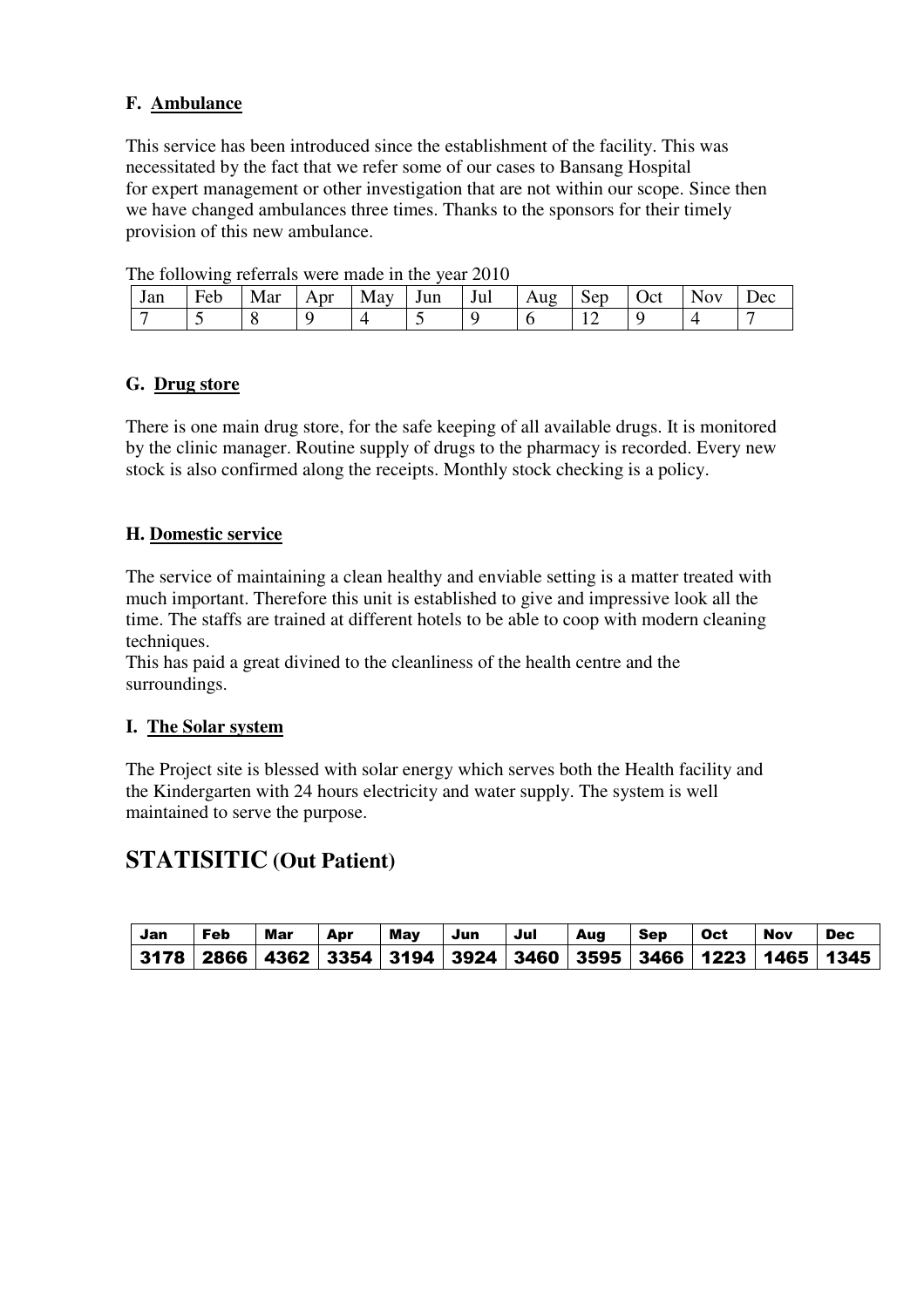# JAHALLY MADINA KINDERGARTEN

We have once again successfully gone through another academic year of success in the history of our beloved institution under the tentacles of Project Aid, The Gambia. As usual the Kindergarten has made tremendous strides to claim its rightful position in the cadre of Nursery Education in The Gambia since its inception in 2004 but more especially in the year under review. A lot of developments have been registered during this year prominent among which are the increase in enrolment, landmark achievement at Jabang Kindergarten, human resource development, continues supply of food, uniform and medical services to name but a few. Unlike other provincial learning institution, The enrolment figures Jahally-Madina Kindergarten continues to grow from strength to strength despite the stiff competition with the two existing 'Madarassas' (Quranic Schools) of Jahally and Madina. One hundred and five children (105 chn.) were enrolled during the year under review fifty-five (55) of which were girls as opposed to 94 chn in the previous academic year. This has highlighted a significant increase in enrolment surging the general student population to 240 as the maximum capacity the Kindergarten can take so far leaving 12 other interested candidates on the waiting list. In October, 2010 the Kindergarten was again invited to an academic competition, reading and storytelling to be precise at Jabang Kindergarten (Kindergarten Linden) with five other kindergartens around that end making seven schools in all at the competition. Despite being the only rural kindergarten in the event and having travelled the longest distance about 280 km from the venue we still managed to steal the show by mesmerizing the audience and the judges alike with our impeccable performance which undoubtedly sent us to the top in both events to the amazement of all who attended this auspicious occasion. Thanks to the support of the Project management who shouldered the bills and never relented in supporting the young stars who in turn brought pride to the Project and to the whole of region five for the first time in her history.

In the area of Health and Feeding, the kindergarten still continues to provide free medical services and feeding to the 240 registered children despite the fact of being phased out of the WFP'S school feeding programme under the Department of State for Education. It is however worth mentioning at this juncture that feeding such a huge population on a daily bases single handily has not being very easy for the institution due to the high commodity prizes and unfortunately all our efforts to lure WFP back has so far fallen on deft ears. This means that we have been barely managing over the year to survive and provide the holistic programmes for the children and are still determined to forge ahead if our calories can stand the taste of time until some form of help comes our way. Not only do the kindergarten provided free medical services and feeding to the young stars during the period under review but also supplied the 105 new intakes with one new school uniform each as traditional of the institution. In addition to this, 16 extra new uniforms were issued out to the participants who travelled to Jabang for the competition as a form of incentive to boost up their morals which undoubtedly paid dividend. The kindergarten's vegetable garden has not also been a forgotten area in the year under review as it served us not only as an elementary agricultural class for the pupil but also its produces were used to supplement the school canteen in order to provide adequate balance diet for the children. The bananas and pawpaw also continue to play a pivotal role in boosting the nutritional status of the children for adequate growth. It is indeed an understatement to assert that the year under review has been truly eventful especially when one takes stock of the increase in enrolment, capacity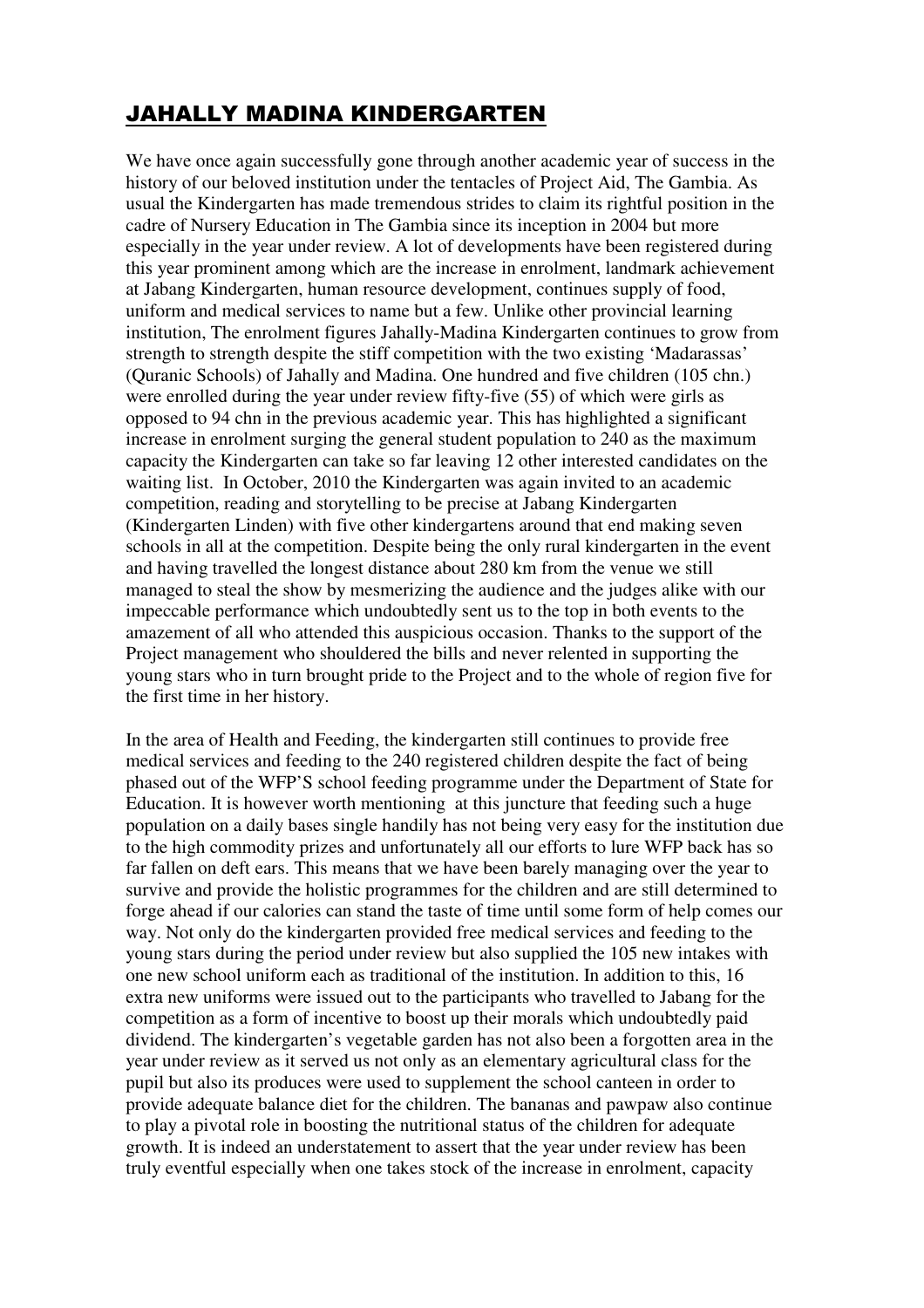building, free medical service, free feeding, free supply of uniforms and the admirable academic excellence. In fact in my candid opinion, the year under review has been one of success that will be remembered for years to come.

## AGRICULTURE

As the project operates in three intervention areas namely Health, Education and Agriculture it is therefore just apt for us to shed some light on the developments that took place in this sector over the year under review. It's already established that the project has supported the operation of four vegetables gardens in the two communities, Jahally and Madina to be precise for many years now. It has provided safe wells and fencing materials from home and abroad for all the four gardens (2 in Jahally and 2 in Madina) costing over a million of dalais and are still being supportive to the crusade. In the first garden of Jahally 10 of the 20 existing wells have just undergone some serious renovation and are now in the first class ranking. In the second Jahally garden, 10 new wells have just been added to the existing 4 and 1 of the 4 old ones renovated to a safer standard making scarcity of water a thing of the past in this garden too. In the first garden of madina, 3 new wells were dug during the year under review and 11 of the 21 existing ones renovated to a first class standard giving a total of 24 good wells providing abundant water to the disposal of the women making their dream come true. In the second garden of Madina there were 8 wells 2 of which were in a very bad shape but the project during the year under review has replace these 2 bad ones with new ones giving them a total of 8 good wells which is just sufficient for their garden size. Not only does the project confines it agricultures support to the people of the community to horticulture alone but also provided them with a Tractor with all its accessories to support them in all their agricultural ventures at a very minimal cost if any at all.

In 2010 the Project embarks on a garden project to further improve the nutritional requirements of the kindergarten students. The area was identified by the village. The fencing was done by the project and six concrete wells were constructed. This project is currently in progress.

### HUMAN RESOURCE DEVELOPMENT

Human resource development has also been placed on a high premium during the year under review, the project management are cognizant of the fact that a well trained and motivated staff are bound to be more productive. In recognition of this fact, two of the seven untrained teachers have just been sent to the College for the three years Early Childhood Development ( ECD) Course on full scholarship at the expend of the Project. The clinic manager was also sponsored to undergo a diploma course on midwifery. Two students were sponsored to do state enrol Nurse training program at Bansang Nursing school. All this effort was made to counter attrition rate of train staffs. Plans are also on the way to send some more eligible candidates in the subsequent years. Not only were the teachers and Nurses sent on training during the year under review but also cleaners, as two of the kindergarten own Cleaners and Three from the Health Centre were sent on a two months cleaning practical course at Senegambia to be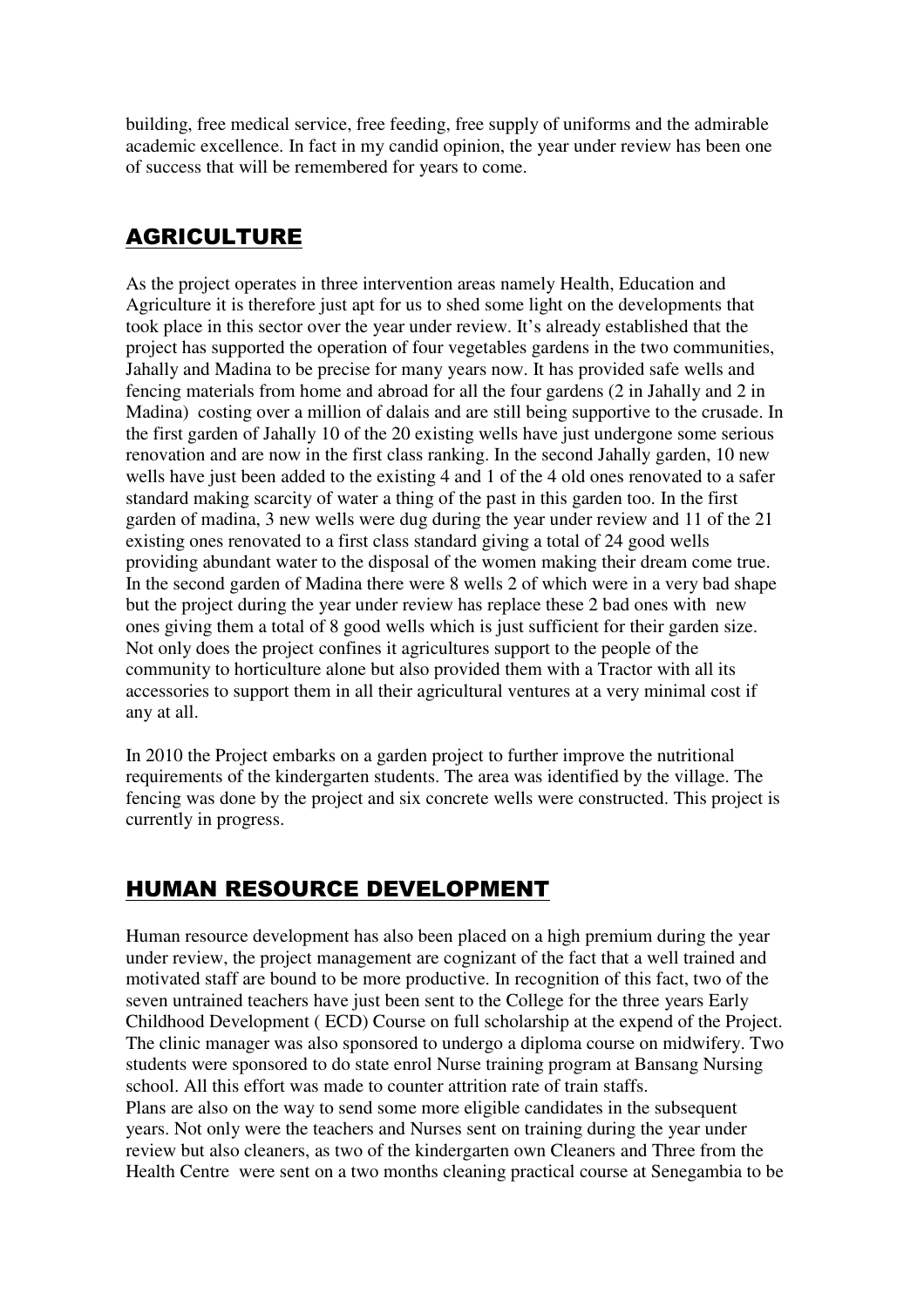more versatility in the area of cleaning. This was also at the coordination and expense of the project.

#### STAFF MOTIVATION

Staff motivation is paramount in the agenda of the project. In these vain the training packages as already stated above are in place for progressive staffs. Well structured staff houses are built, clean and regularly maintained, with 24 hours electricity and water supply.

### MODEL HEALTH CENTRE IN NJABA KUNDA

In 2009 after conducting the independent inspection of all 35 upcountry Rural Health Centres it's became obvious to Project Aid, that the biggest challenge is the maintenance and effective cleaning of the facilities. The highest priority is to provide all Health Centres with water and electricity-preferably operated by solar power system.

The experience in Jahally has taught Project Aid the advantage of tilling all wards and rooms which is a crucial factor to enable staff to clean properly. Project Aid's whole concept is based on the idea of low- maintenance. All rooms have to be tiled, especially the walls up to least two meter height. Furniture such as beds should be made of concrete which will allow easy cleaning and ensure high hygienic standards.

During the inspection the Njaba Kunda Health Centre-the very place, where the Project Aid's founders, Matthias Ketteler and Frank Heuer in 1986 first came in touch with the rural Gambian health system-was found to be in the worst condition of any health centre inspected. Project Aid plans to entirely re-constructs the building and it's health facilities in accordance to the principles which have been proven so valuable in Jahally such as the tilling and cross-ventilation in jahally and in all rooms.

Project Aid will be responsible for the reconstruction of Njaba Kunda Health centre into a Model Health Centre and will also train and supervise the cleaning staff for the first three years after the renovation then will hand the facilities back into the Governmental Health Care system.

The training of the cleaning staffs is crucial for Project Aid's vision of creating a hygienic environment in any Health Centre. The Gambia n Chairman Freedy Blell the owner of the luxury senegambia Beach Hotel, provided the opportunity for the cleaners of Jahally health centre to be taught proper cleaning techniques from the staff of three hotel where they learn how such a high quality facility is kept clean, especially in areas which are tiled.

Ambassador Ketteler and Project Aid presently secured funding for this new project, and a memorandum of understanding was signed between the Project and the Government.